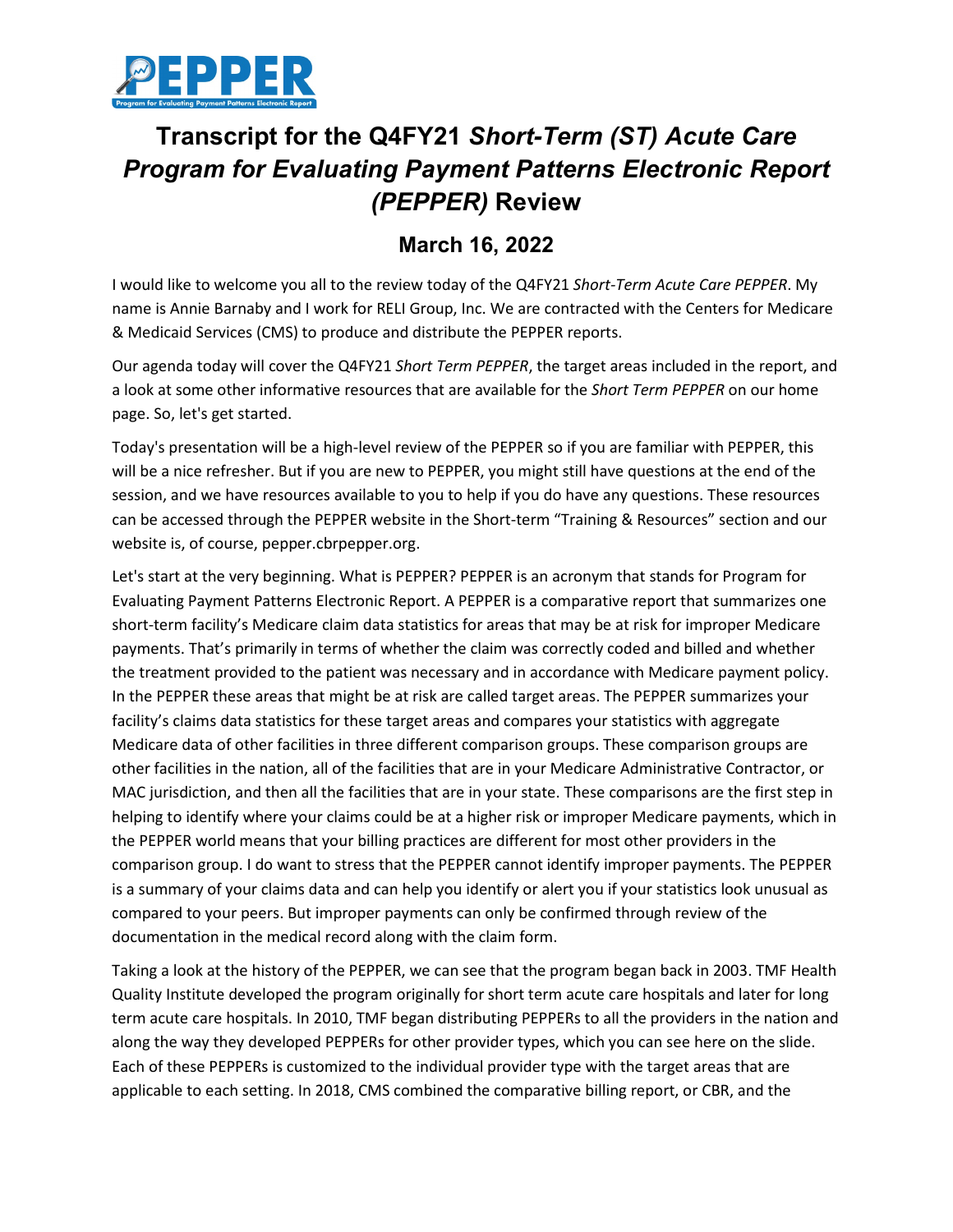PEPPER programs into one contract and the RELI Group and its partners, TMF and CGS now produce CBRs and PEPPERs.

While the CBR program produces reports that summarize Medicare Part B claims data, the PEPPERs summarize Medicare Part A claims data. These reports are produced for providers across the spectrum that help educate and alert providers to areas that are prone to improper Medicare payments. The widest of the CMS of these reports are valuable and support their agency goal. CMS is mandated by law to protect the Medicare trust fund from fraud, waste, and abuse and they employ several strategies to meet this goal such as data analysis activities, provider education, and early detention through medical review, which might be conducted by the Medicare administrative contractor or recovery auditor or some other federal contractor. The provision of PEPPER provides—excuse me, to providers supports this strategy. The PEPPER is considered an educational tool that can help providers identify where they could be at risk at a higher risk for improper payments and the provider can proactively monitor and take preventive measures if necessary. I should also mention that the Office of Inspector General, or OIG, requires that providers have a compliance program in place to help protect their operations from fraud and abuse. And an important piece of a compliance program is conducting regular audits to ensure that charges for Medicare services are correctly documented and billed and that those services are reasonable and necessary. The PEPPER supports that auditing and monitoring component of your compliance program.

So, let's talk now more specifically now about the newest release of PEPPER, which is version Q4FY21, which means that it summarizes statistics through the fourth quarter of fiscal year 2021. There are 12 federal fiscal quarters that are summarized in each release of the PEPPER. Note that we do follow the federal fiscal years, so quarter 1 is October through December. Quarter 2 is January through March and so on. Also, I like to remind people that the PEPPER is only summarizing Medicare fee-for-service Part A claims data. We don't include any other payer types, such as Medicare advantage claims. We are strictly focused on Medicare fee for service Part A claims. Also remember that every time we release or produce a new PEPPER, we refresh all of the statistics for those 12 quarters. We go to the claims data and the paid claims database to download the statistics; everything is refreshed. So, if you're looking at an earlier release of the PEPPER and comparing it to this release, you probably are going to see some slight changes in your numerator or denominator, your percentile, those types of things. That could be because there are late claims that are submitted, corrected claims, and that new data will be reflected in the updated statistics. You can expect to see some slight changes from one release to the next in those target area statistics. And of course, any time we produce a report, the oldest quarter rolls off as we add that new one on.

Let's now talk about the improper payment risks that are pertinent to short-term acute care hospitals. Short-term acute care hospitals are reimbursed through the IPPS, the Inpatient Prospective Payment System by DRGs, diagnosis-related group. And the primary risk that we focus on in the PEPPER have to do with unnecessary admissions, coding errors, and billing errors.

Those of you who have been working with PEPPER for a long time know that there have been changes in these target areas. Some significant changes since we first started producing them in 2003. The original target areas were identified primarily from information gained by the quality improvement organization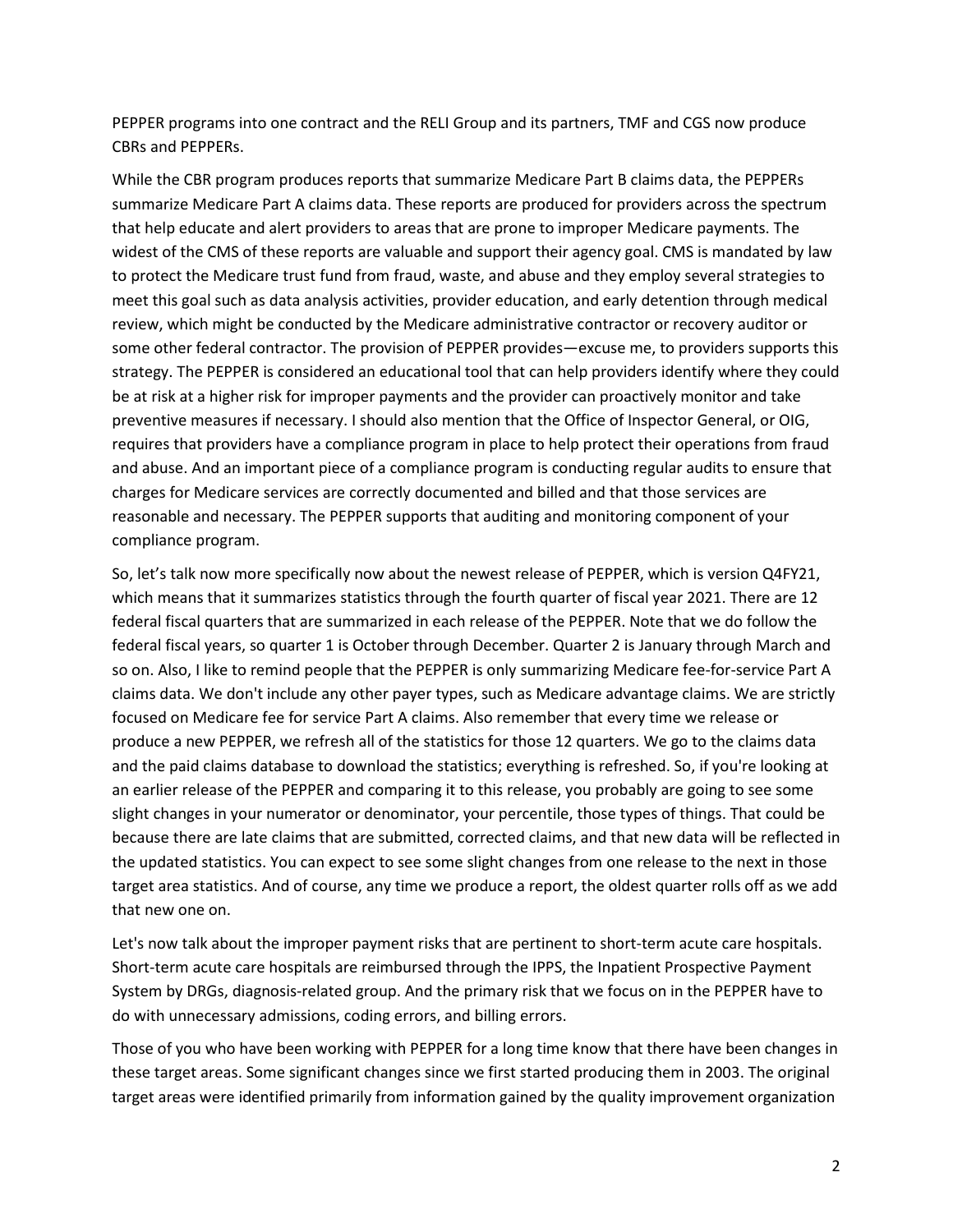medical record reviews as well as OIG studies. Again, those target areas are evaluated every year our team looks at them to see if they're still applicable. The target areas have changed as new risks are identified by recovery auditors or Medicare administrative contractors, or as policy changes are implemented.

Target areas within the PEPPER are basically a service or a type of care that's been identified as prone to improper Medicare payments. In the PEPPER we construct these target areas as ratios, where we have a numerator that is a count of discharges that could be problematic, and the denominator is a larger reference group that also includes the same numerator discharges, and it allows us to calculate a target area percent. We'll talk a little bit more about target area precents here in just a moment.

As you can see, we do have some recent changes to the target areas in the *ST PEPPER*. There is a new addition, a relatively new addition, Severe Malnutrition, and the calculation for that target area is listed here for your reference. Also, we did discontinue recently a target area that is the transient ischemic attack, or TIA, is no longer a target area.

The PEPPER website, on the PEPPER website, in the "PEPPER in the news" page, there is an article about how hospitals can audit and monitor malnutrition, which is of course focused on that new target area. On the slide, we've provided the link to the article so you can access it. We suggest that you check it out, it really is a great article with a lot of relevant information.

The Short-Term Acute Care Hospital PEPPER currently has a long list of target areas, it's a very large report. There's a lot of information in the report, and, of course, not all the target areas are going to be of interest to everyone. But the PEPPER does include all target areas, and data for each of the facilities. The target areas that are listed on this slide here are focused on coding-related issues. And these target areas have been created to help identify not only the potential for over-coding but also the potential for under-coding, where the hospital may be leaving some money on the table. So, we identify not only providers whose target area statistics are high compared to others — we call those high outliers — but also where their target area statistics are low as compared to others. They are low outliers and that could represent under-coding.

We do also have a number of target areas that are focused on admission necessity. And those are listed here on this slide. For these target areas we only identify high outliers when the provider is at or above the national 80% percentile.

As we saw earlier, each of our target areas has a numerator and a denominator definition. This is an example of the-of a target area in the PEPPER, *Total Knee Replacement*. In the numerator for this target area is the count of discharges with at least one of the ICD codes for knee replacement procedures. The denominator is the count of discharges with at least one of the ICD codes, plus outpatient claims with CPT® code 27447. That calculation is used for the data reported for this target area.

In the PEPPER, we show you your target area percent but we also calculate percentile for you. And the percentiles help give us some context so that we can understand how our percent, and our values compare to those of most other hospitals in the nation, in our jurisdiction, or in our state. We are able to get some context by using these percentiles and we use the percentiles to identify those providers who might be identified as either high outliers or low outliers.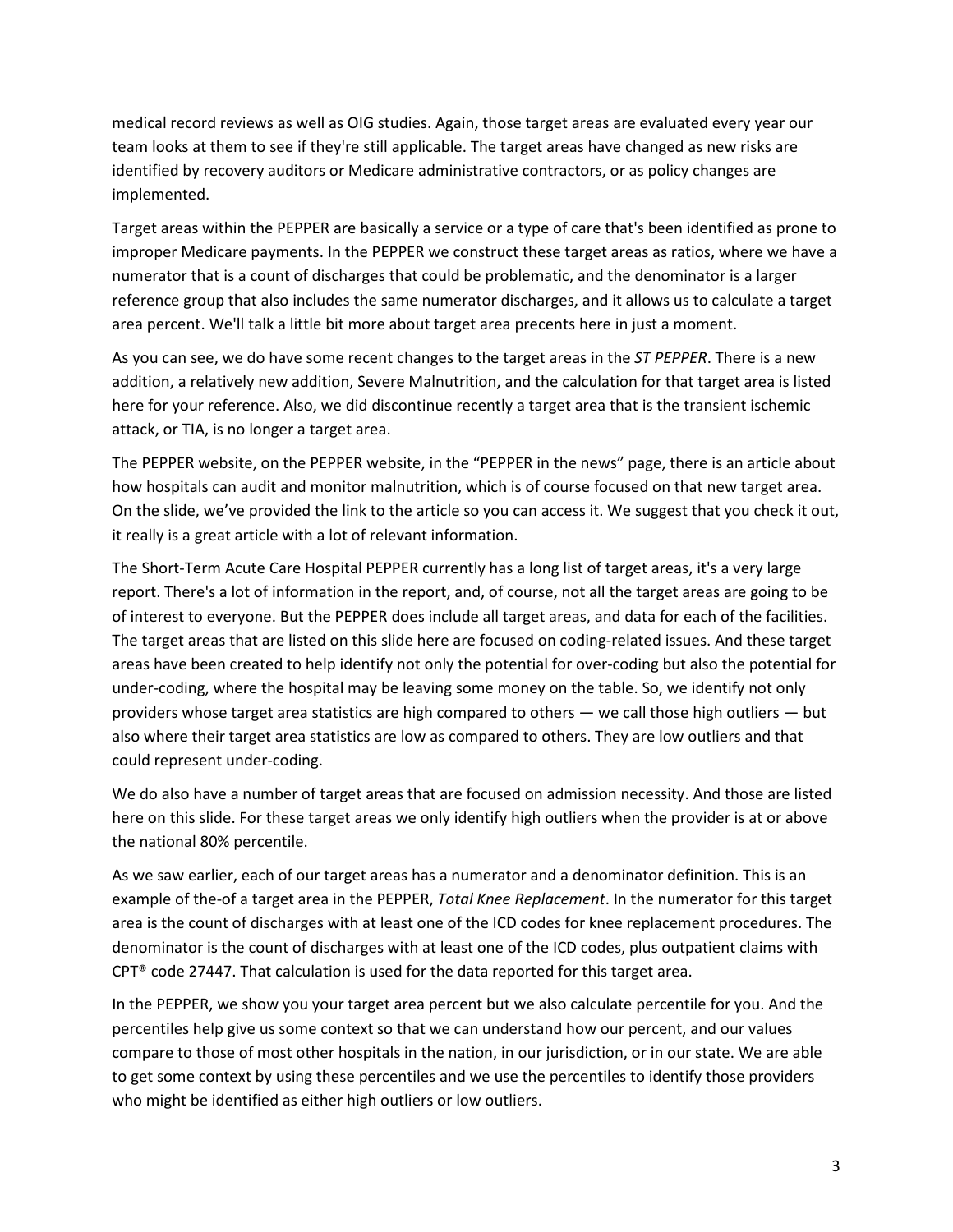So how do the percentiles work? Well, this slide can help us to understand how the percentiles are calculated; and the ladder image is a great representation of how we do just that. Next to the ladder, you can a list of percents, sorted from highest to lowest. Imagine those are the percent outcomes for each of the facilities across the nation and in each of the other comparison groups; they are the target area percent outcomes for each target area. When we create the PEPPERs, the first step we take is to sort those target area percent outcomes for a specific target area and the time period. We take the target area percent outcomes for all the facilities and we sort them from highest to lowest-that's what the ladder represents. You can see the percents listed from highest to lowest down the ladder.

Our next step is to identify the point below which 80% of those facilities fall; that point is identified as the 80th percentile. Any facilities that have a target area percent outcome that is at or above the national 80th percentile will be identified in the PEPPER as a high outlier. A high outlier is defined in the PEPPER target area tab data by red bold font. A high outlier outcome could potentially mean over coding or could just mean that your statistics look different for another justifiable reason. Now, on the flip side, we also identify the point below which 20% of the providers values fall, which is the 20th percentile, or excuse me, 20 percent of the facilities values fall, which is the 20<sup>th</sup> percentile. And that could mean that the facility maybe some under-coding concerns. It's important to remember though when we're talking about percentile that the PEPPER will always identify the top 20% as high outliers in the PEPPER and the bottom 20% for low outliers. These percentiles are a good way to get some context and think about how your target area percent outcome compares to other facilities in the nation or in the jurisdiction or in the state. This context can help us think about whether that difference is what you expect to see or if there's something that perhaps you should be more concerned with.

I'd like to take some time now to actually look at the short-term PEPPER, the newest release of the short-term PEPPER. I'm going to pull it up on my screen here and we'll do a bit of a walk-through. Okay. So, I have pulled up this sample PEPPER from our website, from the short-term training and resources link on our home page. And that's, of course, where you can access this sample PEPPER as well. We start with the PEPPER – as you can see, well, let's start here with a quick tour of just the bottom list here. These are – you can see a tab for each of the target areas that are listed in this short-term PEPPER. So they go all the way through here and we're going to look at just a couple. I won't bore you by looking at every single tab that we have here, but before we get into the specific target areas, we do start with this first tab which is labeled as the "Purpose."

This is like – this is a nice introduction into the PEPPER. It tells you the PEPPER that you are looking at so that you can be sure that you're looking at the right file. This is short-term PEPPER, version Q4FY21. And it lets you know the jurisdiction, so your specific MAC jurisdiction will be listed here so that you can be sure that that is correct as well. And as you can see here, it gives you just a brief explanation of what the PEPPER is, its purpose, and the summary of the time frames that are represented in this PEPPER report. So next we have a definitions tab. And this is a really – all of the tabs are very helpful and useful – but this definitions tab is something that you will probably use very often, probably quite a bit when you are looking at your PEPPER. And that is because this tab gives us detailed definitions and detailed explanations of what the calculations are for each of the target areas that are listed and that are analyzed within this PEPPER. There's quite a few, obviously, as we saw on our slides. But when we're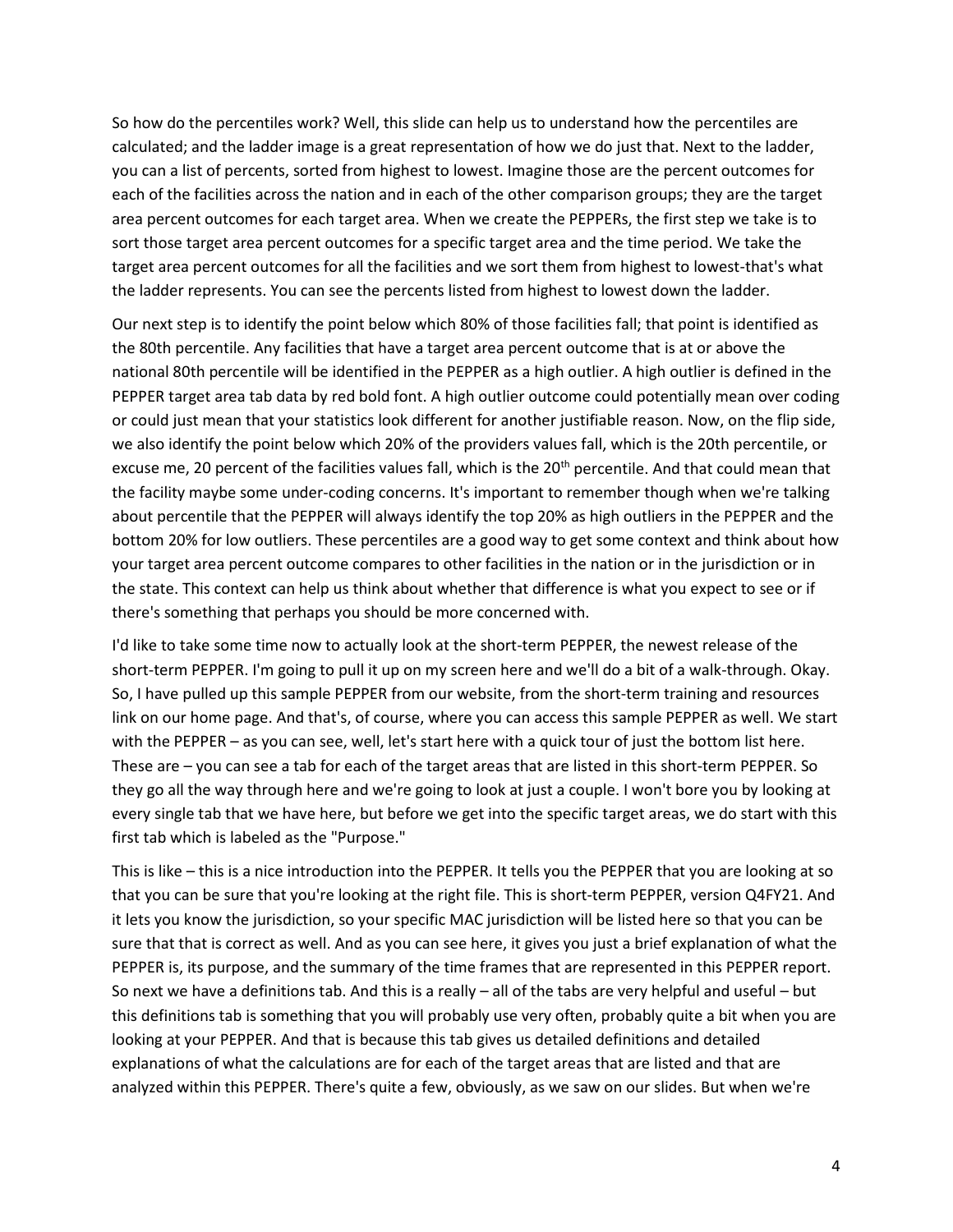looking at the data and the comparisons and our outcomes on the different tabs of the PEPPER, it's nice to have this tab to go back to take a look and say, okay, what does this number represent again? Oh, that's right, I'm going to go back and check. It's looking at DRG, the count-the—the discharges for DRG, 177 and 178. And that is what we're looking at for *Respiratory Infections* as you can see here on the respiratory infection line.

And then what is included in the denominator as well. So, this kind of makes – gives you an explanation of what those numbers represent on each one of these tabs. And we're going to take a look, like I said, at this again, at some of the specific target areas. And as I said, you can just scroll down through every single one of these target areas is listed here for your reference. So, we do have a compare tab. And I know what you're thinking – all of the tabs have comparison data, and that is correct. But this compare tab is going to display statistics for target areas that have reportable data. Now, when we talk about reportable data in the short-term PEPPER, we are talking about target discharges of 11 or more. And that is the minimum threshold that has been set for these target areas. So, any target area that does not have 11 or higher in the numerator is not going to have reportable data. That's just the lowest threshold that we have. And you can see here the percents and the percentiles are listed. And you can see the percent outcome for this hospital, for this facility. And then how they compare with the percentiles for the nation, the jurisdiction and the state. And this also has a sum of payments for each of the target areas. And so, if you are looking at this list and you do not see all of the target areas listed here, that means that one of the target areas, the target area that might not be listed here or is not listed here, I should say, does not have 11 or more in the numerator. So just keep that in mind.

So, this next tab is our outlier rank tab. And you can see all of the quarters that are included in this PEPPER report. And the national percentile is what is used to determine the high outlier status that is marked here. So, all of the quarters during which your hospital is at or above that national 80th percentile, they're added up for each of the target areas. So, the hospital with the greatest number– total number of high outlier is assigned a rank of one, and then the hospital with the second greatest number is ranked two, and so on and so on. So, we can see these hospitals – the details for this hospital here. And they have the national ranking – this hospital ranked 2,760th out of the total 3,270 short-term facilities that are used in the PEPPER data reporting.

So, let's take a look here at the *Stroke Intracranial Hemorrhage*. So, we can see here – and as I have mentioned before, the high outliers on the PEPPER are identified by that red bold font. You can see that we do not have any red bold font in this – in this information and the data statistics and outcomes for this sample facility for this target area. But let's take a look anyway at their information that is listed here, because all of the information and all of the data statistics for each of the target areas is going to be reported as you can see here. So, we have the time period, of course, as I said before, it is the four quarters, or the 12 quarters – excuse me – four quarters for each of the three years that we are looking at in this PEPPER. And for each line, for each quarter, you can take a look and see as the facility representative, if your facility is an outlier. And the outlier status for the sample facility they're not an outlier, they are not a high outlier or a low outlier for this target area. And we can take a look and we provide all of the information, every single tab on this PEPPER report is as I said before a wealth of information and we were to provide you with all of that information. And we want to provide you with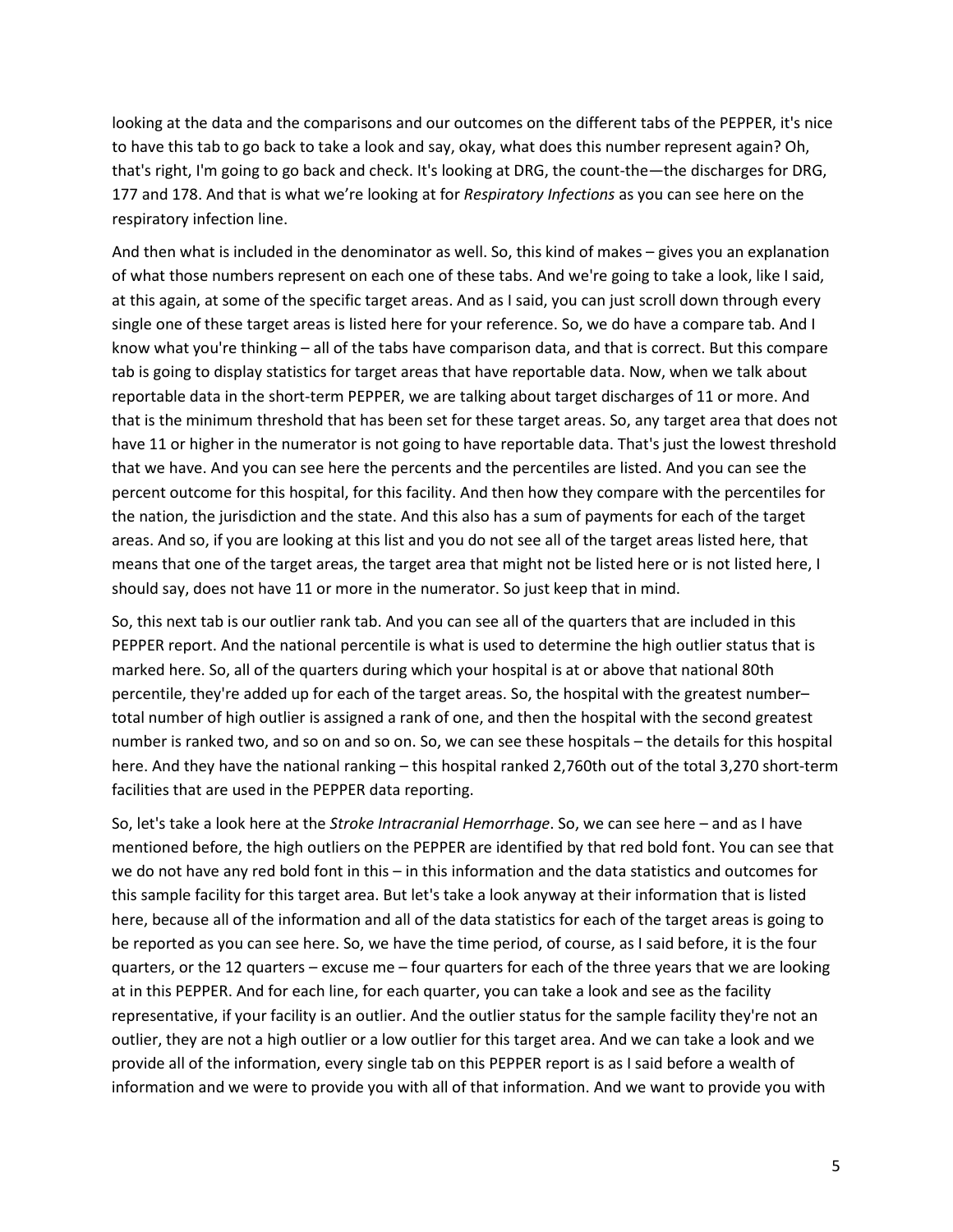all of those details so that you can see everything that we saw when we were creating the report.

So, with that in mind, we can see for Q4FY21, the most recent quarter that's listed here in the PEPPER, their percent, this sample facility's percent, was – their outcome was 86.5%. So how was that calculated? Well, they have the information for us right here. The target area discharge count in the numerator they have 96, and in the denominator count they had 111. And remember, if we had any questions about how that was calculated, we can go back to this definitions page and take a look and say, okay, the numerator is represented by this information, and the denominator is a count of this information. So, like I said, it's very, very handy to have that definitions tab there. So, we have their outcome listed here. We have how we got there, which is the numerator and the denominator count. And we have some extra information. We have the target area average length of stay. And then the denominator average length of stay. We have the average Medicare payment that the facility received for this target area, information, and data. Excuse me. And then the total Medicare payments. So, we have average and we have total just for this quarter on each line. So, this facility was not marked as a high outlier or a low outlier, however, we do have for each of the target areas suggested interventions for high outliers or for low outliers. So, that is another great resource that we offer here on the PEPPER. We don't just give you the information and say good luck to you. We also offer some suggestive action items that you can take and how this data can help you and what to look at within the data when you do go through and perhaps do an internal review or have this PEPPER support your OIG compliance program. So, let's go to the next tab, because that tab – the next tab is still within the same target area. And for each of the target areas, you have both of these tabs. You have the raw data, as you can see here. And then we have the graph listed here. Now, this may look like a lot of information – and it is a lot of information – but I don't want anyone, excuse me, to get bogged down, I don't want anyone to become panicked when they take a look at the PEPPER tabs and at this information, because everything is broken down for you. And I'm going to break it down for you here as well. So, of course, we are still looking at the stroke and for intracranial hemorrhage data point and target area. And so, this graph that we have here is a representation of the percentiles and the percent for the hospital, their outcome, is listed here for each of the quarters, as you can see, that is listed in the PEPPER. The hospital outcomes, the facility outcomes, are represented here by these bars, these blue bars. So, we have that information, and we look at those blue bars we can see, okay, this is where I stand at my facility. So, of course, not only do we provide you that, but we also provide you the data and the graph representation of where those 80th percentiles land and where those 20th percentiles land.

And to show you how those percentiles land as compared to your facility's outcome, we have those as a line graph, posted on top of the bar graph. And, of course, and as always, we have the raw data down here, if looking at these numbers is easier for you, perfectly understandable, you have the information here. The percentile information is listed here.

And, of course, all of this is directly reflected up here in the bar and line graph. So, let's just take a look at FY21, that is the most recent quarter added to this PEPPER report.

We have the hospital's outcome there, their value was 80.69%, and if we come down here, we can see that the national 80th percentile was 94.7%. And that is the solid red line as you can see here. The jurisdiction 80th percentile is listed as 94.5%, and these are all – excuse me – all of the 80th percentiles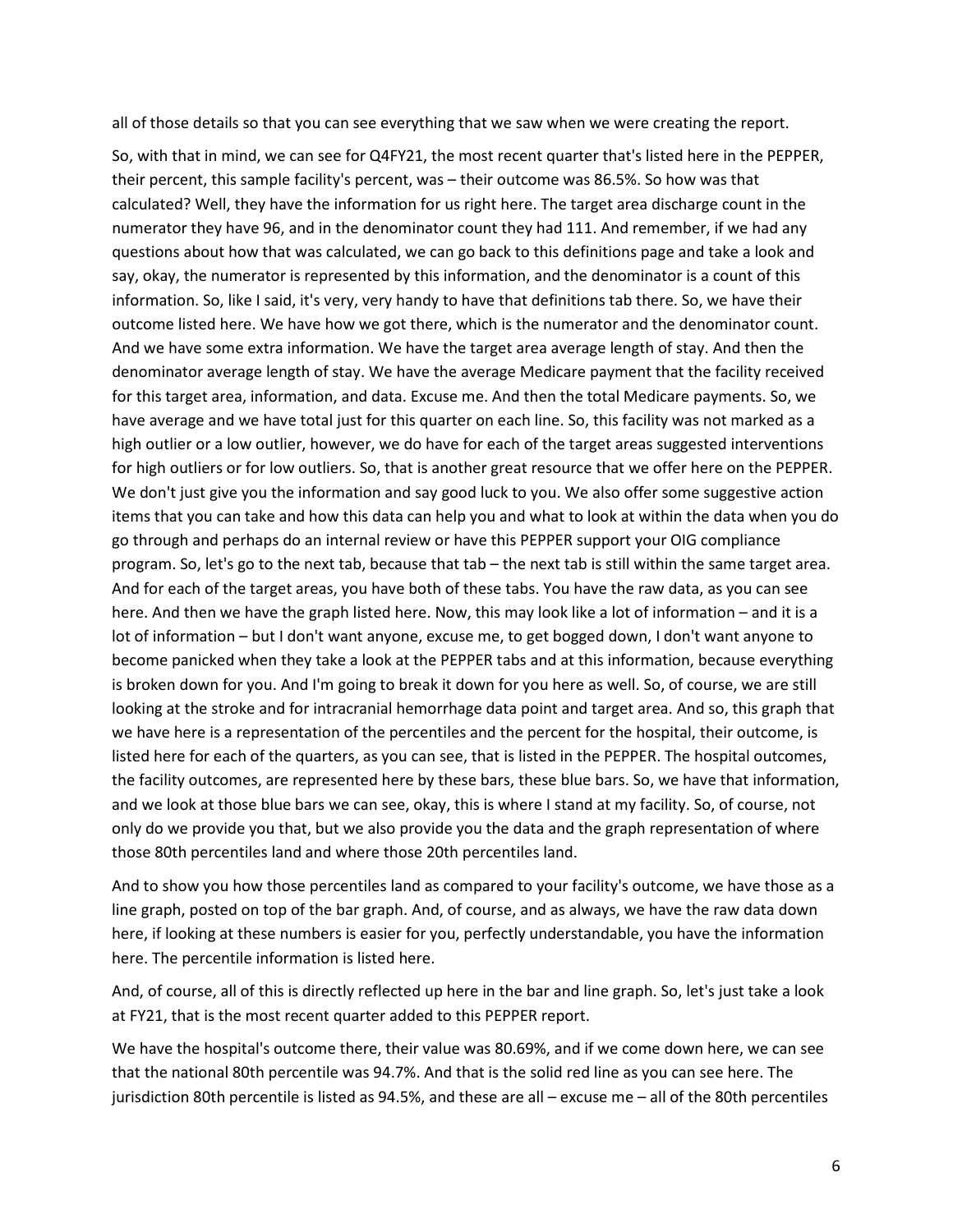are very close together, that's why you can kind of see a cluster of these line graphs. But the jurisdiction is that dashed line. And then the state 80th percentile, like I said, is very close by at 96.3 percent, and that's listed here with that dotted line. So to include all of the information, we also have the outcomes for the 20th percentile for the nation, the jurisdiction and the state. Again, those are all very, very close together, and actually closer than even the 80th percentile across the three comparison groups. But, again, you can see those listed here. You have the national 20th percentile, with this straight solid green line. The jurisdiction is that dashed green line. And then the state is the dotted green line. And we remind you down here that if there are fewer than 11 hospitals with reportable data in the jurisdiction or in the state, you would see – you would not see data in that cell and on the graph, because 11, again, is that threshold that we have. Like I said, I'm not going to walk through all of these because that would be very dry. But let's take a look next at *Respiratory Infections*, because we can see here that in some quarters past, this facility was identified as a low outlier for this – excuse me – for this target area. And this also drives home the point that once you're a low outlier or a high outlier, it does not remain that way. As we said before, we take a look at all of the newest data, we take a look at everything that has come through, and we – we add that to each PEPPER report. So, your outlier status can and will change – well, it might not absolutely change – but it can change from each PEPPER release, each quarter's release. And so, we can see here that the 20th percentile is represented in the green bold prints, and as I mentioned before, the high outlier status is noted as the red bold print. So, let's take a look at – we can see how it looks here with our data tab for respiratory infection target area. Let's take a look at how it's reflected on the graph. So, again, we have the graph as we saw before. Our hospital, our facility outcomes are listed here. And then you can see the jurisdiction and the state and the national, they are listed here. And you can see on those quarters that the facility was listed as a low outlier. These line graphs and these dotted – and these dashed graph line graphs are outside of the outcome for the facility. So once again, it's just another way to look at it. Everybody sees data in a different way. We want to have all of this information available to you so that everybody can be able to easily see where they fall for each of these target areas. I'm just going to flip through – not too quickly – but this is actually very lucky where our sample facility here is *Simple Pneumonia*, we have some quarters during which this facility was marked as a high outlier. So, again, you can see that instead of your bold green font, we have the bold red font. And those are reflected as always and as I said in the graph as well. So this respiratory infection and the *Simple Pneumonia*, this, of course, during these quarters that they are identified here, the low outlier, this facility is probably going to take a look down here and say, okay, I'm marked as a low outlier, what can I do? What do you suggest? We have that information for them here.

And then *Simple Pneumonia*, same thing, but, again, for the high outliers. So, you can all follow that information and you can all follow the suggested interventions. Septicemia, this most recent one, the facility was marked as a high outlier this most recent quarter. And as I said, we're not going to go through everything, but, certainly, as I said if you have any questions, you can address those in the Q&A or you can look to the Q&A document that's going to be posted within two weeks of this webinar. And I'm just flipping through down at the bottom here to show you that all of the target areas are listed here for you. So, I know that it was a quick review and a quick look at a very, very dense and information-rich report, but I think that we, as I said with the sample facility, we had some great representations of what it's going to look like if your facility is identified as a high outlier, identified as a low outlier or not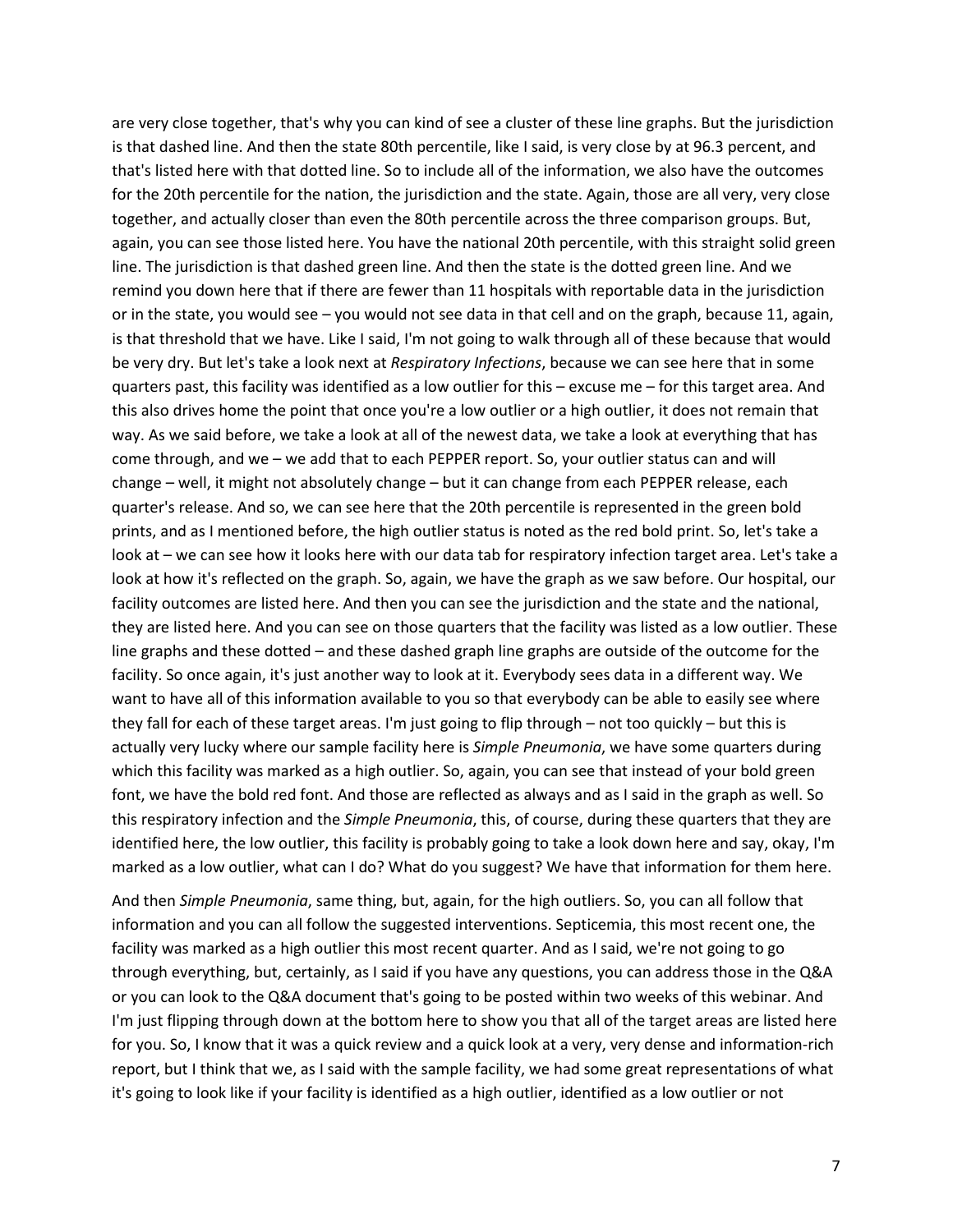identified as either for any of the listed target areas.

So now that we've taken a look at the PEPPER, let's talk about how the PEPPER applies to providers? Well, as we said before, the PEPPER can help a facility to identify where they may be outliers and if that outlier status is something that should prompt an internal review within those target areas. Again, we have those suggested interventions that are listed in the PEPPER. We often get questions from facilities and from facility representatives such as – do I have to use my PEPPER and do I need to take any action in response to my PEPPER. The answer to those questions is no. You're not required to use your PEPPER, but it is a very very helpful, and as I said before, a very information and data-rich report. We would encourage you to download it and take a look, but you're not required to take any action. And you're certainly not required to take any outside action. It is meant to be an internal report and we do encourage everyone to take a look at their data and then take a look at those suggested interventions if you are marked as an outlier. You do not need to take action; however, it is important to remember that other federal contractors are also looking through the entire Medicare claims database. Those other contractors may be looking for providers that could benefit from focused education or maybe even a record review. And so, from your perspective, and your facility's perspective, it would be nice to know if your statistics look different from your peers, from other facilities so that you can then decide if there's something you need to be concerned about and if you need to take a closer look or if what you're looking at is what you expect to see in your PEPPER.

As we saw, the PEPPERs are distributed in an electronic format in a Microsoft Excel workbook. They are available for two years from the original release date. We are not able to send PEPPER through email because of the sensitive data housed within the PEPPER we have to be judicial in the way that we distribute the PEPPER reports and it cannot be sent through unsecured email. It can be found on the PEPPER portal, and you can see that website that website address right here, pepperfile.cbrpepper.org.

Who has access to the PEPPER? Well, there are specific people who are authorized to receive a PEPPER; we don't give access to just anyone. We only release a facility's PEPPER to that a specific provider, a specific facility which is why we have the portal and the specific validation code requirements, so that not just anyone can come to the website and get your PEPPER and see your PEPPER data information. The PEPPERs are not available for public release and we do not provide PEPPERs to other contractors.

I also want to point out and it is important to remember, as we said before, federal contractors have access to much more claims data information about providers than what is included in your PEPPER. And they also have access to sophisticated data mining tools and other materials that may assist them with their individual efforts.

I should also point out that law enforcement such as the Department of Justice or the Office of Inspector General, the OIG, may be able to obtain your PEPPER in an effort to support their internal activities. Now while all of that might sound alarming, remember the benefit of the PEPPER is that you will have an opportunity to have a heads up in the case that your billing patterns might look unusual as compared to other facilities. And then you can prepare and you can look internally if there should be regulatory or law enforcement agencies that contact you.

With the restricted access, and all that in mind, we do have a portal online, as I mentioned before, that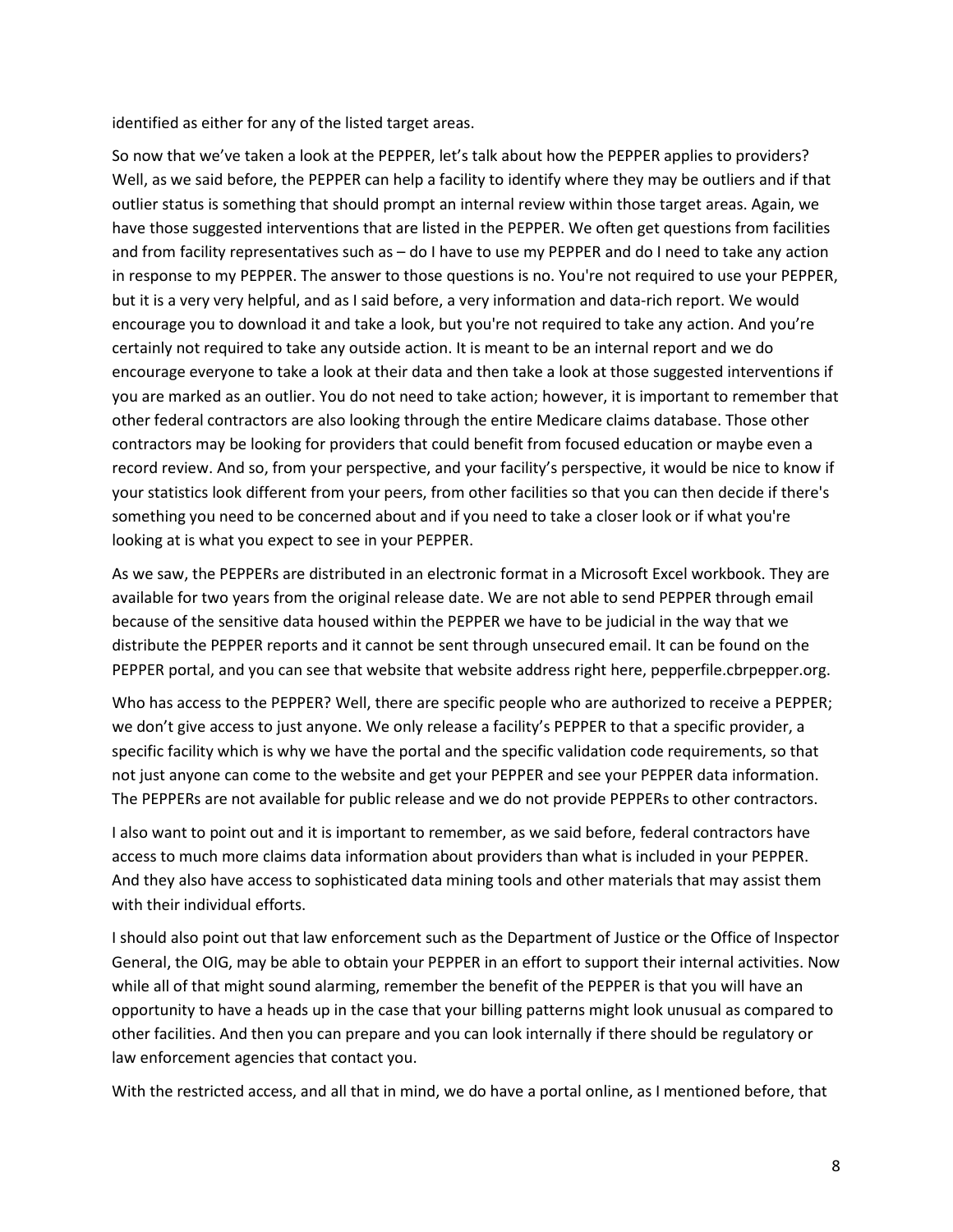you can use to access your PEPPER and we encourage you—excuse me- to go to the portal, download your PEPPER so that you can have it in your files for your use at any time. You don't have to use it right away if you go to the portal and download your file, you have the PEPPER at hand at any time. You don't have to worry about going to the PEPPER you don't have to take time to sit down and go to the portal every single time you want to take a look at it. If you download and save it, you have it at your fingertips when you can sit down and really look at the data.

Now, you will need some information to access your PEPPER through the portal. You'll be asked to enter your six-digit CMS certification number, which is also sometimes referred to as the provider number or the Provider Transaction Access Number, or PTAN. This number is not your tax ID and it's not an NPI number. It is a six-digit CMS certification number.

You will be asked to enter that information and you'll also be asked to provide a validation code on the portal access page. For a short-term facility, the validation code is emailed to the HARP Security Administrator on file. If your facility has a distinct part unit for an IPF, IRF, SNF, or PHP, your PEPPERs will be available in the same folder as your *ST PEPPER* in the portal. If you are the contact person for your validation code, you can share that validation code with others within your facility so that you can share the information that's in the PEPPER and everyone take a look at everything that it has to offer, share that within your departments and within your facility.

A new validation code is required each time a PEPPER is released; the validation code that you use to successfully prior, or in a previous year or a previous quarter or previous release will no longer be valid for the new release. So, you will have to take a look at that validation code that is sent to the HARP security administrator on file.

Let's talk about if you receive your PEPPER, let's say you see a lot of red in there, a lot of that red bold print that indicates that you are a high outlier or that green bold font that indicates you're a low outlier. What should you do? First thing, what you should not do, is panic. Do not panic. Remember, an outlier status does not necessarily mean that there is an issue that exists. By design, 20% of the providers are always going to be identified as a high outlier and 20% are going to be identified as low outliers for each of the PEPPER target areas.

However, if you are an outlier, you should think about why that might be? And how that might be? What do the statistics in your PEPPER reflect given what you know given your operation, your patient population, your referral sources, your external healthcare environment, any changes in staffing? Do you have any concerns about any samples, and claims? Make sure that the documentation in the medical records supports the services that were submitted, review some claims, make sure that the services were coded and billed appropriately based on that documentation. The bottom line really is to ensure that you're following best practices, even if you're not an outlier. And the data that's shared in your PEPPER is a great way to start that internal review and to take a look at your internal compliance.

We do have a number of other resources that are available publicly on our website. Again, that is pepper.cbrpepper.org. One of those resources is aggregate information for the target areas, both at a national and a state level. There is aggregate information regarding the target areas and this information is updated each time we have a PEPPER release.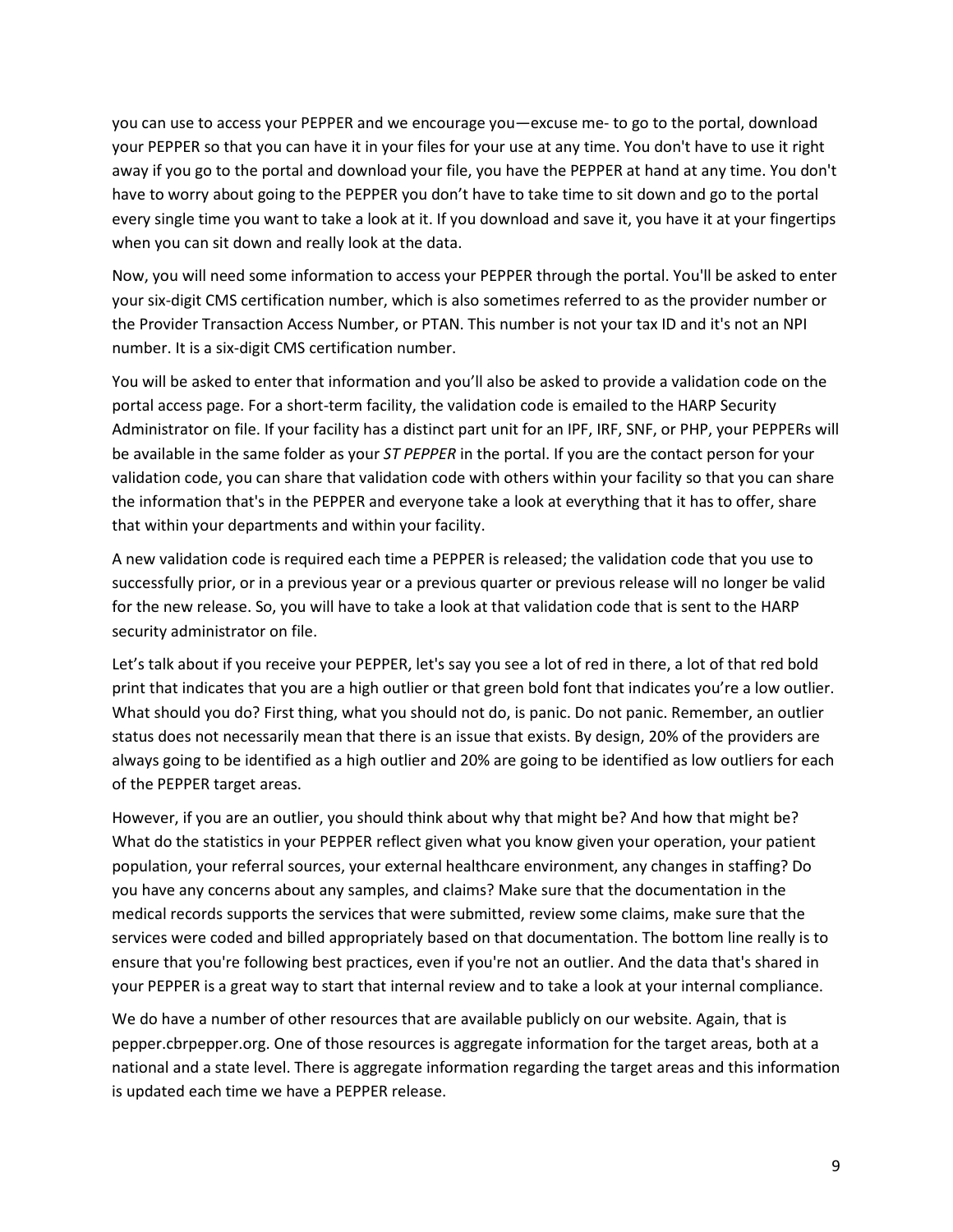Here you can see one of those resources, the National High Outlier Ranking Report by provider, for the time frame of actually the Q2FY21 PEPPER.

We also have peer group bar charts, which are updated on an annual basis. So instead of for each release for the short-term PEPPER, they are updated on an annual basis. Sometime ago, we did have providers who had asked us to make available a comparison that would be applicable to what they would consider their peer group. And so those peer group bar charts enabled providers to look at that type of information. We have three different categories. We look at size, which is dictated by the number of episodes. Location, which is either urban or rural. And then ownership type, which would be for-profit or physician owned, nonprofit, church owned or government.

Again, we do update those peer group bar charts annually. If you find that you do not agree with how we are representing your facility's ownership type or location, that information will need to be updated through CMS. We do utilize the CMS provider of services file and that is of course maintained by the CMS regional offices so you'll need to contact them for that update.

And here we have an example of one of those peer group bar charts. It is for the target area excisional debridement. And you can see for this location—excuse me this peer group bar chart is for location. So, we have the 20th percentile, the 50th and the 80th percentile reflected here in chart form and then also in graph form for you. This is just an example, again, there are many more peer bar charts available on the website.

As I mentioned there are a number of resources can be found on the PEPPER website. There's the user's guide. There are-there will be this recorded training session. There is also a number of chapter training sessions for specific PEPPER areas of interest. There is the sample PEPPER that we took a look at, and there are some testimonials and success stories. There are some really nice success stories out there, one in particular from a Kentucky hospital that used their PEPPER to help identify under-coding. So, I encourage you to check those out.

As always, if you need assistance with PEPPER and you do not find the answer you need in the user's guide, please visit the pepper.cbrpepper.org website and click on the help/contact us button and then click on the Help Desk button. You can complete the online form and a member of our staff will respond promptly to assist you. We ask that you please do not contact any other organization for assistance with PEPPER. RELI Group is contracted with CMS to support providers with obtaining and using their PEPPERs. If you have any questions, please contact us. We are the official source of information on PEPPER. Please do not by any means pay any other organizations to help you with PEPPER. We provide support at no cost and you should always be aware that not all organizations can provide accurate information on PEPPER. So you certainly don't want to pay someone for incorrect information, go ahead and reach out to us and we can help.

This is a screenshot of our website. You can see at the top there we do have all the information—excuse me all the resources and information that we talked about. Also, we have all of the facility types for which we provide and distribute PEPPERs. And for each of those facility types, we have everything that we just talked about, the user's guide. We have "Training & Resources." We have the PEPPER distribution for the portal and then we have the map of retrievals by state.